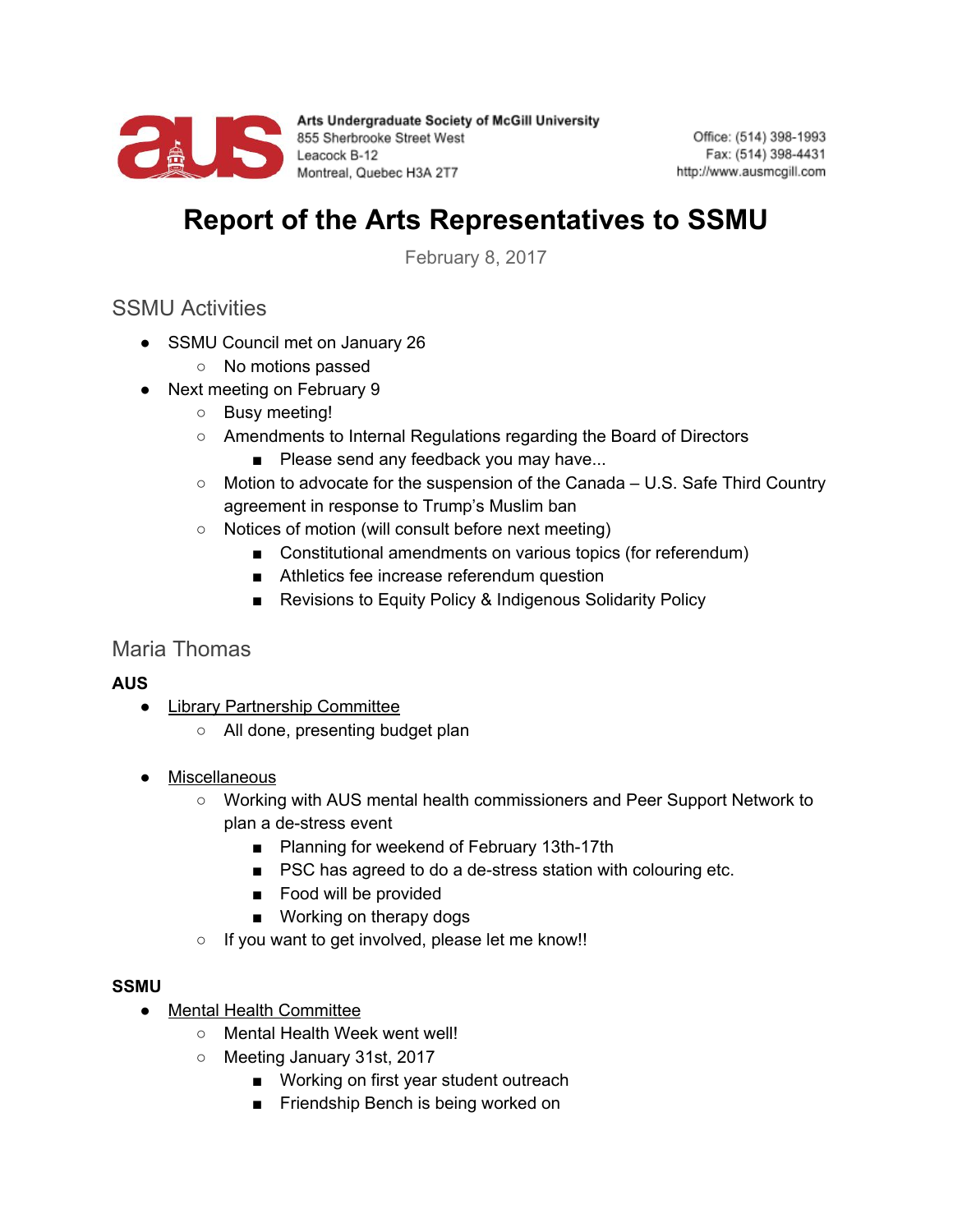■ Tabling stations for outreach throughout the semester – will post dates!

## Igor Sadikov

#### **SSMU**

- Steering Committee
	- Met on February 3
- Provincial Representation Committee
	- $\circ$  SQ
- Democratic Governance Review Committee
	- Met on January 27 and February 3
		- Bringing IR changes about Board to Council, constitutional amendments relating to Board and GA to referendum
- Indigenous Affairs Committee
	- Meeting on February 6 to review the Indigenous Solidarity Policy
- SSMU Board of Directors
	- Meeting on February 6 for consultation on proposed Board IR changes
	- Next regular meeting on February 13
- QPIRG Board of Directors
	- Met on February 2
	- Social Justice Days are this week!
		- <https://www.facebook.com/events/1641920336110289/>

## **AUS**

- Constitutional and Bylaw Review Committee
	- Did not meet last week

## **Faculty of Arts**

- Curriculum Committee
	- SQ
- Arts Computer Lab Fund Committee / Arts Info Tech Fund Committee  $\circ$  SQ

## Isabella Anderson

## **Committees**

- Steering (SSMU)
	- Met February 3
	- Approved motions for the next Legislative Council (February 9)
- Committee on Student Affairs (AUS)
	- Met on February 8 immediately before Council
	- Can update orally
- Faculty of Arts Committee (AUS)
	- Next meeting is in March